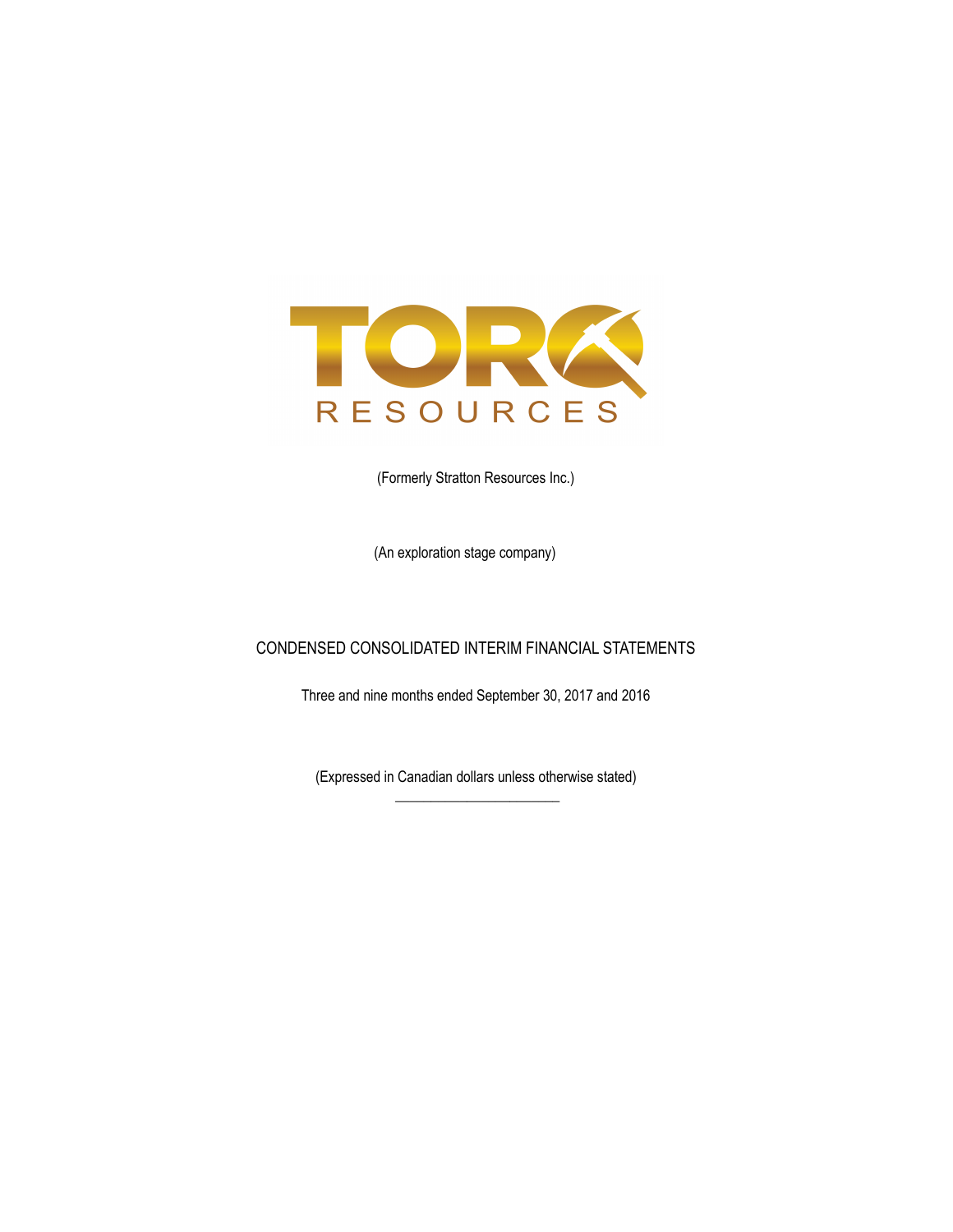(the "Company")

# CONDENSED CONSOLIDATED INTERIM FINANCIAL STATEMENTS

# Three and nine months ended September 30, 2017 and 2016

# NOTICE OF NO AUDITOR REVIEW

The accompanying unaudited condensed consolidated interim financial statements of the Company have been prepared by and are the responsibility of Company's management.

The Company's independent auditor has not performed a review of these condensed consolidated interim financial statements in accordance with the standards established by the Canadian Institute of Chartered Accountants for a review of interim financial statements by an entity's auditor.

November 23, 2017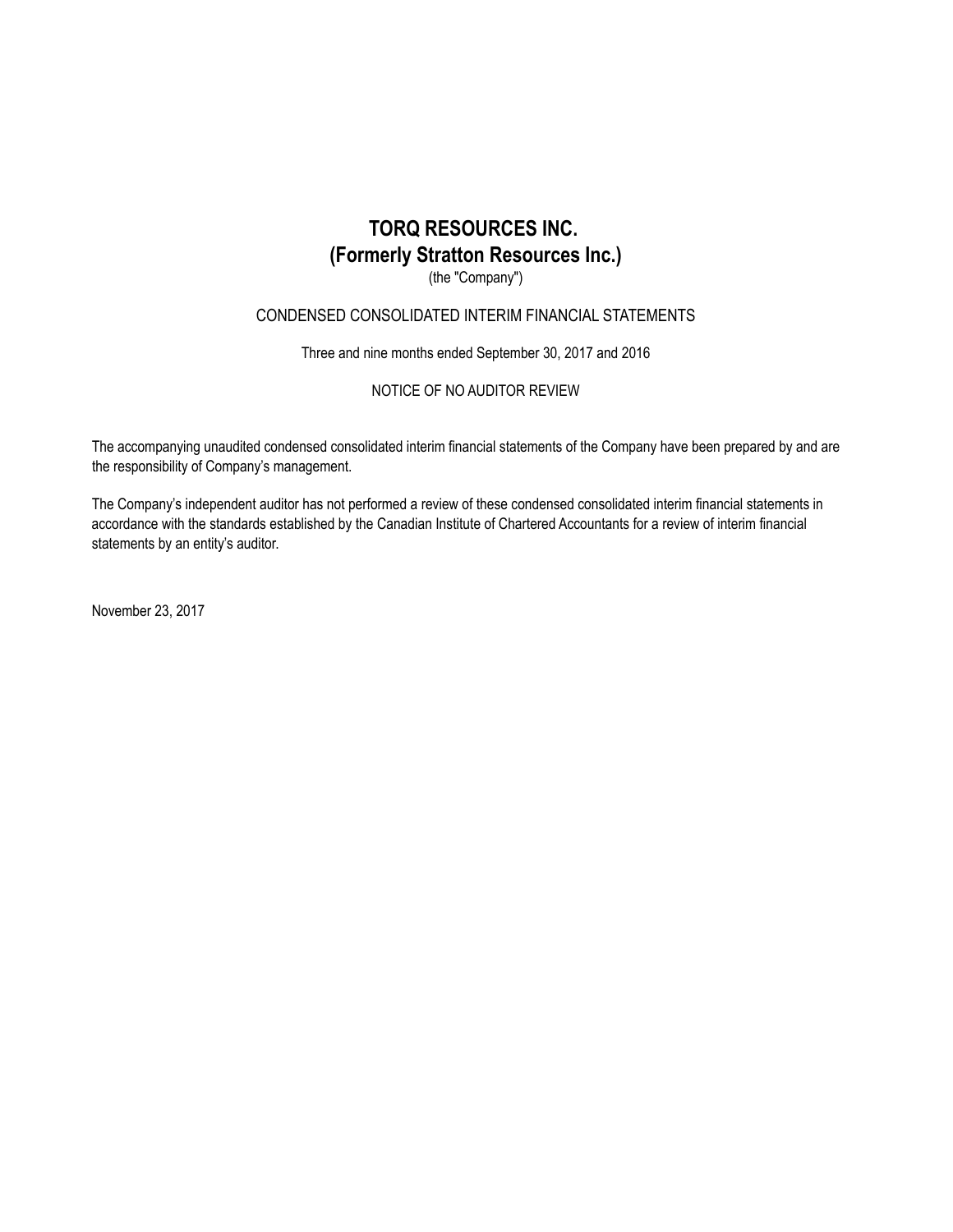**Condensed Consolidated Interim Statements of Financial Position**

(Expressed in Canadian dollars)

|                                          | As at September 30, |  |                |
|------------------------------------------|---------------------|--|----------------|
|                                          | 2017                |  | 2016           |
| <b>Assets</b>                            |                     |  |                |
| <b>Current assets:</b>                   |                     |  |                |
| Cash                                     | \$<br>16,348,033 \$ |  | 5,864,033      |
| Amounts receivable (note 3)              | 233,023             |  | 31,938         |
| Prepaid expenses and deposits (note 4)   | 151,877             |  | 291,365        |
| Deferred project acquisition costs       | 32,201              |  |                |
|                                          | 16,765,134          |  | 6,187,336      |
| <b>Non-current assets:</b>               |                     |  |                |
| Mineral property interests (note 5)      | 1,309,040           |  | 605,232        |
| <b>Total assets</b>                      | \$<br>18,074,174 \$ |  | 6,792,568      |
|                                          |                     |  |                |
| <b>Liabilities and Equity</b>            |                     |  |                |
| <b>Liabilities</b>                       |                     |  |                |
| <b>Current liabilities:</b>              |                     |  |                |
| Accounts payable and accrued liabilities | \$<br>160,044 \$    |  | 633,673        |
|                                          | 160,044             |  | 633,673        |
| Non-current liability:                   |                     |  |                |
| Gecon financial liability                | 205,301             |  | 218,472        |
|                                          | 365,345             |  | 852,145        |
| <b>Equity</b>                            |                     |  |                |
| Share capital                            | 48,851,100          |  | 36,103,136     |
| Share option and warrant reserve         | 6,219,765           |  | 5,039,680      |
| Accumulated other comprehensive loss     | (6, 912)            |  | (1,024)        |
| Deficit                                  | (37, 355, 124)      |  | (35, 201, 369) |
|                                          | 17,708,829          |  | 5,940,423      |
| <b>Total liabilities and equity</b>      | \$<br>18,074,174 \$ |  | 6,792,568      |
|                                          |                     |  |                |

Subsequent event (note 5 (a))

Approved on behalf of the Board of Directors:

*"Shawn Wallace" "Steve Cook"*  Director Director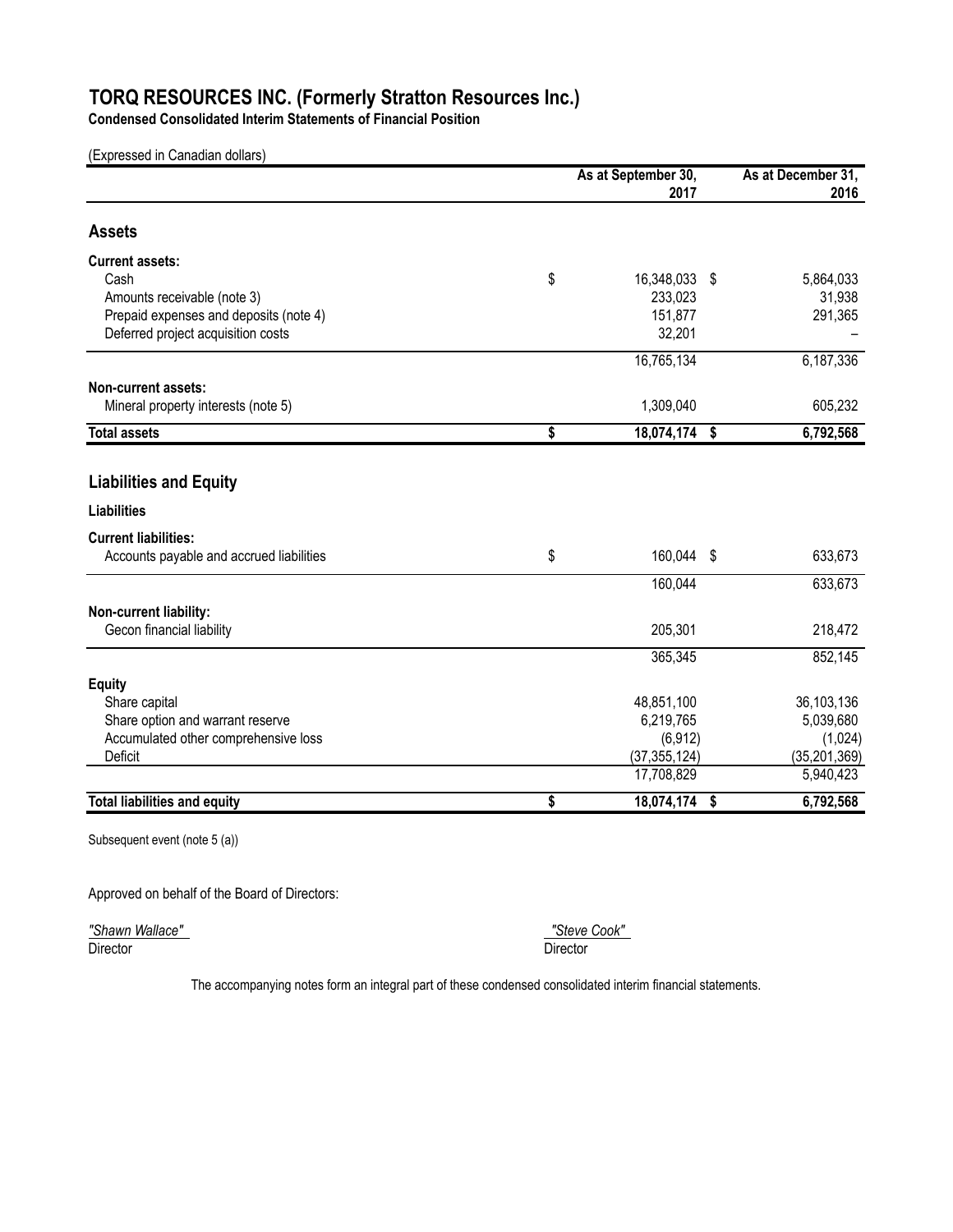**Condensed Consolidated Iterim Statements of Loss and Comprehensive Loss**

(Expressed in Canadian dollars, except share amounts)

|                                                                                                                                                                         | Three months ended September 30, Nine months ended September 30, |  |                   |                   |  |            |
|-------------------------------------------------------------------------------------------------------------------------------------------------------------------------|------------------------------------------------------------------|--|-------------------|-------------------|--|------------|
|                                                                                                                                                                         | 2017                                                             |  | 2016              | 2017              |  | 2016       |
| <b>Operating expenses</b>                                                                                                                                               |                                                                  |  |                   |                   |  |            |
| Consulting fees, directors' fees, wages and benefits                                                                                                                    | \$<br>116,903 \$                                                 |  | 8,646 \$          | 342,288 \$        |  | 24,717     |
| Legal and professional fees                                                                                                                                             | 15,510                                                           |  | 11,034            | 87,794            |  | 26,154     |
| Regulatory, transfer agent and shareholder information                                                                                                                  | 27,207                                                           |  | 6,516             | 50,489            |  | 15,879     |
| Office and administration                                                                                                                                               | 42,819                                                           |  | 8,394             | 130,644           |  | 26,257     |
| Share-based compensation (note 8 (a))                                                                                                                                   | 703,513                                                          |  |                   | 703,513           |  |            |
| Travel, marketing and investor relations                                                                                                                                | 28,832                                                           |  | 217               | 60,515            |  | 622        |
| Bank charges                                                                                                                                                            | 1.642                                                            |  | 610               | 5.685             |  | 1.268      |
|                                                                                                                                                                         | 936,426                                                          |  | 35,417            | 1,380,928         |  | 94,897     |
|                                                                                                                                                                         |                                                                  |  |                   |                   |  |            |
| Other expenses (income)                                                                                                                                                 |                                                                  |  |                   |                   |  |            |
| Interest and other income                                                                                                                                               | (46,020)                                                         |  | (321)             | (89,655)          |  | (874)      |
| Project investigation expenditures (note 6)                                                                                                                             | 537,818                                                          |  |                   | 818,485           |  |            |
| Change in fair value of Gecon financial liability                                                                                                                       | (6, 972)                                                         |  |                   | (13, 171)         |  |            |
| Foreign exchange loss                                                                                                                                                   | 46,394                                                           |  | 2                 | 57,168            |  | 1,674      |
|                                                                                                                                                                         | 531,220                                                          |  | (319)             | 772,827           |  | 800        |
| Loss for the period                                                                                                                                                     | 1,467,646                                                        |  | 35,098            | 2,153,755         |  | 95,697     |
| Other comprehensive loss, net of tax<br>Items that may be reclassified subsequently to profit or loss:<br>Unrealized currency loss on translation of foreign operations | 3,737                                                            |  |                   | 5.888             |  |            |
| Other comprehensive loss for the period                                                                                                                                 | 3,737                                                            |  |                   | 5.888             |  |            |
|                                                                                                                                                                         |                                                                  |  |                   |                   |  |            |
| Total comprehensive loss for the period                                                                                                                                 | \$<br>1,471,383 \$                                               |  | 35,098 \$         | 2,159,643 \$      |  | 95,697     |
| Basic and diluted loss per share                                                                                                                                        | \$<br>$0.02$ \$                                                  |  | 0.00 <sup>5</sup> | 0.03 <sup>5</sup> |  | 0.00       |
| Weighted average number of common shares outstanding<br>(basic and diluted)                                                                                             | 77,124,164                                                       |  | 43.463.294        | 72.736.985        |  | 38,986,938 |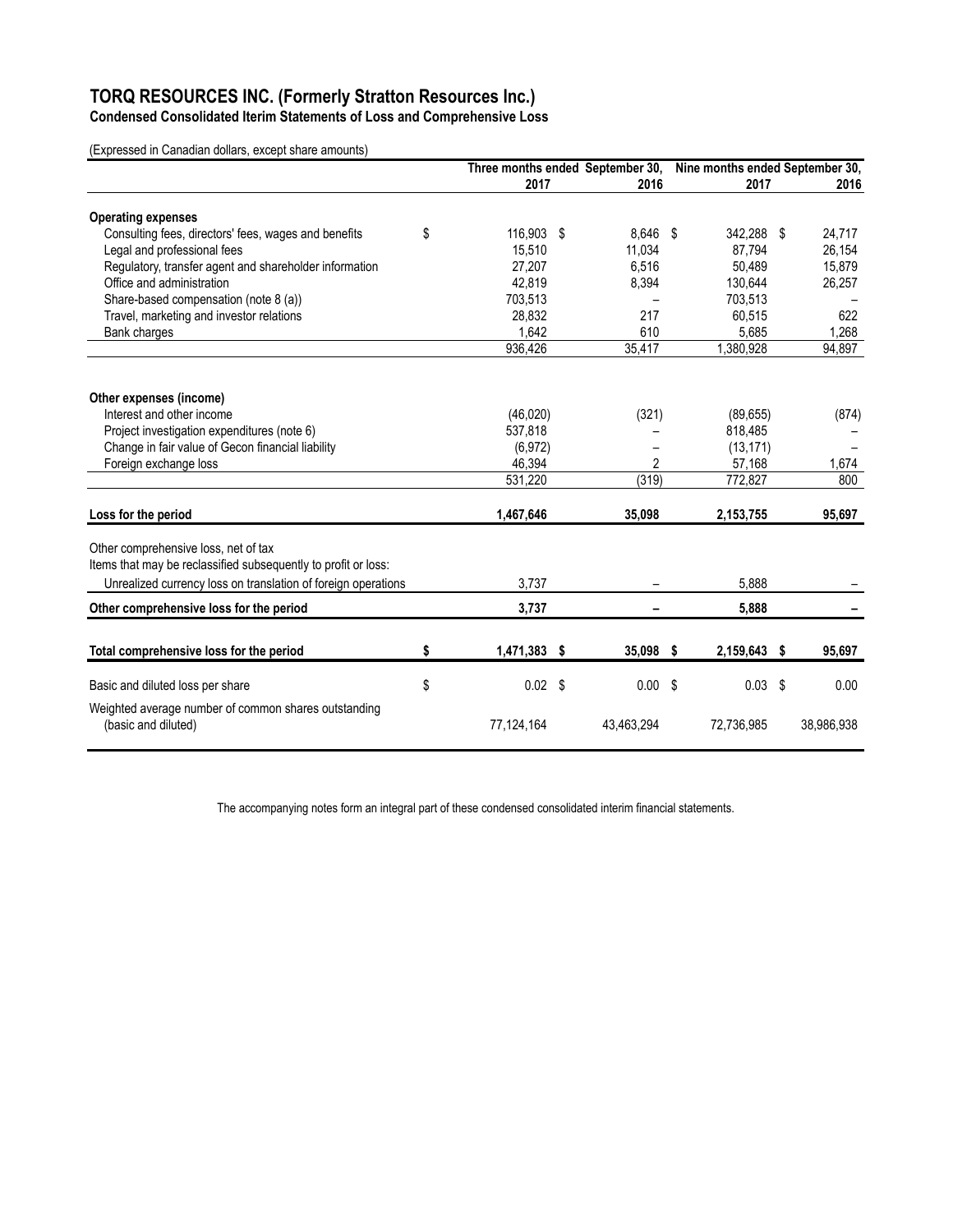**Condensed Consolidated Interim Statements of Changes in Equity**

(Expressed in Canadian dollars, except share amounts)

|                                                                                           | Number of shares  | Share capital     | Share option and | <b>Accumulated other</b> | <b>Deficit</b>            | Total         |
|-------------------------------------------------------------------------------------------|-------------------|-------------------|------------------|--------------------------|---------------------------|---------------|
|                                                                                           |                   |                   | warrant reservel | comprehensive loss       |                           |               |
| Balance at December 31, 2015                                                              | $36,724,164$   \$ | $29,086,748$ \ \$ | $5,039,680$   \$ | -                        | $(34, 540, 870)$ \$<br>\$ | (414, 442)    |
| Net loss and comprehensive loss for the period<br>Proceeds from private placement, net of |                   |                   |                  | -                        | (95, 697)                 | (95, 697)     |
| share issue costs (note 7 (b))                                                            | 20,000,000        | 6,956,388         |                  |                          |                           | 6,956,388     |
| Balance at September 30, 2016                                                             | 56,724,164        | 36,043,136        | 5,039,680        | -                        | (34, 636, 567)            | 6,446,249     |
| Balance at December 31, 2016                                                              | $56,824,164$ \ \$ | $36,103,136$   \$ | $5,039,680$ \$   | $(1,024)$ \$             | $(35,201,369)$ \$         | 5,940,423     |
| Total comprehensive loss for the period                                                   |                   |                   |                  | (5,888)                  | (2, 153, 755)             | (2, 159, 643) |
| Proceeds from private placement, net of<br>share issue costs (note 7 (b))                 | 20,300,000        | 12,747,964        |                  |                          |                           | 12,747,964    |
| Share-based compensation expense                                                          |                   |                   | 1,180,085        |                          |                           | 1,180,085     |
| Balance at September 30, 2017                                                             | $77,124,164$   \$ | $48,851,100$   \$ | $6,219,765$   \$ | $(6,912)$ \$             | $(37,355,124)$ \$         | 17,708,829    |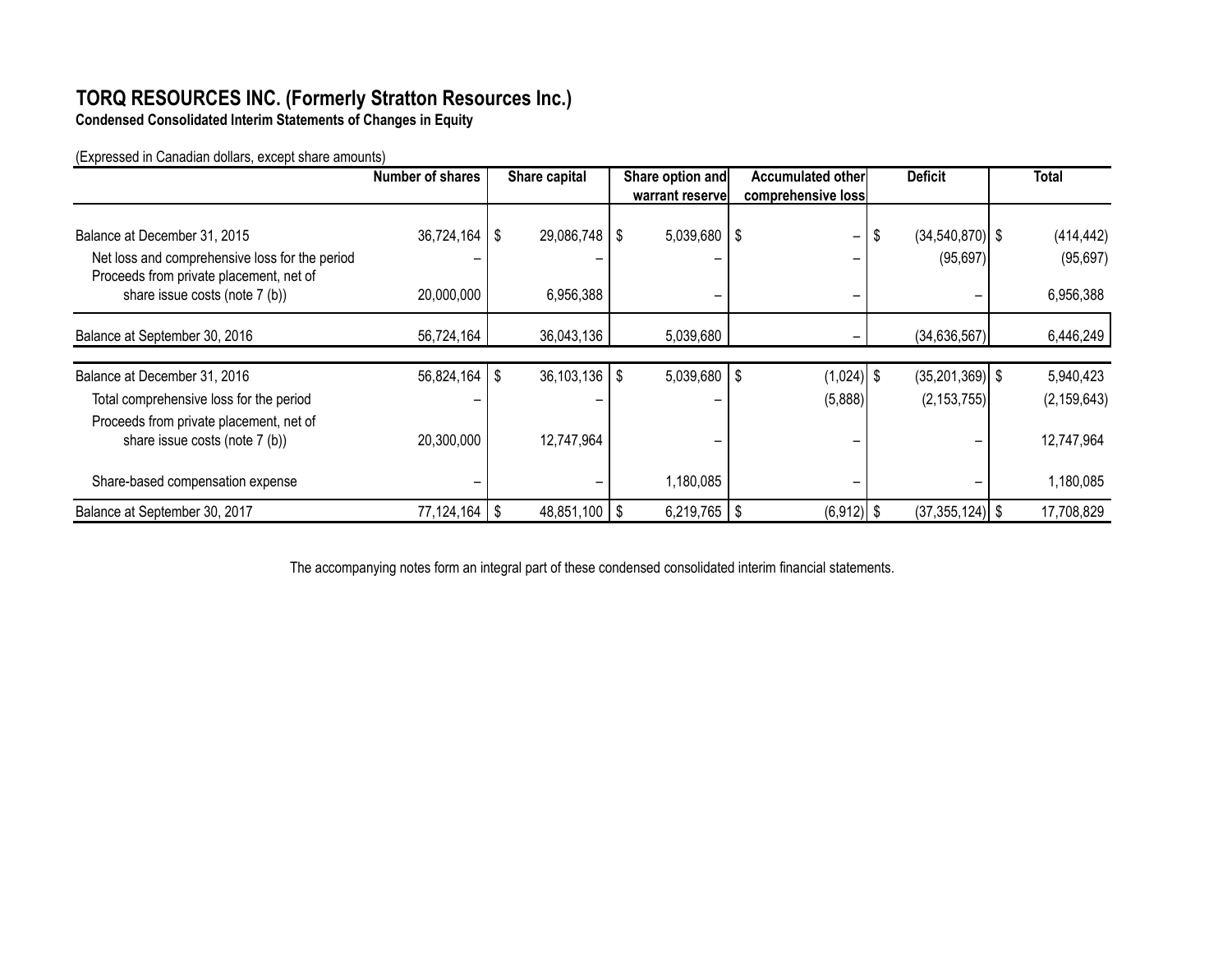**Condensed Consolidated Interim Statements of Cash Flows**

| (Expressed in Canadian dollars) |
|---------------------------------|
|---------------------------------|

|                                                            | Three months ended September 30, |    |            | Nine months ended September 30, |    |            |  |
|------------------------------------------------------------|----------------------------------|----|------------|---------------------------------|----|------------|--|
|                                                            | 2017                             |    | 2016       | 2017                            |    | 2016       |  |
| Cash (used in) provided by:                                |                                  |    |            |                                 |    |            |  |
| <b>Operating activities:</b>                               |                                  |    |            |                                 |    |            |  |
| Net loss for the period                                    | \$<br>(1,467,646)                | \$ | (35,098)   | \$<br>(2, 153, 755)             | \$ | (95, 697)  |  |
| Items not involving cash:                                  |                                  |    |            |                                 |    |            |  |
| Share-based compensation (note 8 (a))                      | 1,022,021                        |    |            | 1,022,021                       |    |            |  |
| Change in fair value of Gecon financial liability          | (6, 972)                         |    |            | (13, 171)                       |    |            |  |
| Unrealized foreign exchange loss                           | 11,404                           |    | (2, 180)   | 37,794                          |    | (84)       |  |
| Interest income                                            | (46, 020)                        |    | (321)      | (89,655)                        |    | (874)      |  |
| Changes in non-cash working capital:                       |                                  |    |            |                                 |    |            |  |
| Amounts receivable                                         | 11,353                           |    | (4,283)    | (201, 062)                      |    | (5, 431)   |  |
| Prepaid expenses and deposits                              | 26,006                           |    | 11,373     | 189,868                         |    | (1,350)    |  |
| Accounts payable and accrued liabilities                   | 51,571                           |    | 2.061      | 31,122                          |    | 2,652      |  |
| Cash (used in) operating activities                        | (398, 283)                       |    | (28, 448)  | (1, 176, 838)                   |    | (100, 784) |  |
| Investing activities:                                      |                                  |    |            |                                 |    |            |  |
| Mineral property expenditures, net of government grants    | (503, 304)                       |    |            | (1,100,809)                     |    |            |  |
| Deferred project acquisition costs                         |                                  |    | (85, 716)  | (32, 842)                       |    | (85, 716)  |  |
| Interest received                                          | 46.020                           |    | 321        | 89.655                          |    | 874        |  |
| Cash (used in) / provided by investing activities          | (457.284)                        |    | (85, 395)  | (1,043,996)                     |    | (84, 842)  |  |
|                                                            |                                  |    |            |                                 |    |            |  |
| <b>Financing activities:</b>                               |                                  |    |            |                                 |    |            |  |
| Repayment of note payable (note 9)                         |                                  |    | (609, 388) |                                 |    | (609, 388) |  |
| Shares issued for cash, net of issuance costs (note 7 (b)) |                                  |    | 6,956,388  | 12,747,964                      |    | 6,956,388  |  |
| Cash provided by financing activities                      |                                  |    | 6,347,000  | 12,747,964                      |    | 6,347,000  |  |
| Effect of foreign exchange rate changes on cash            | (11,067)                         |    | (2, 188)   | (43, 130)                       |    | 122        |  |
| Increase (decrease) in cash                                | (866, 634)                       |    | 6,235,375  | 10,484,000                      |    | 6,161,496  |  |
| Cash, beginning of the period                              | 17,214,667                       |    | 141,642    | 5,864,033                       |    | 215,521    |  |
| Cash, end of the period                                    | \$<br>16,348,033                 | \$ | 6,377,017  | \$<br>16,348,033                | \$ | 6,377,017  |  |

Supplemental cash flow information (note 11)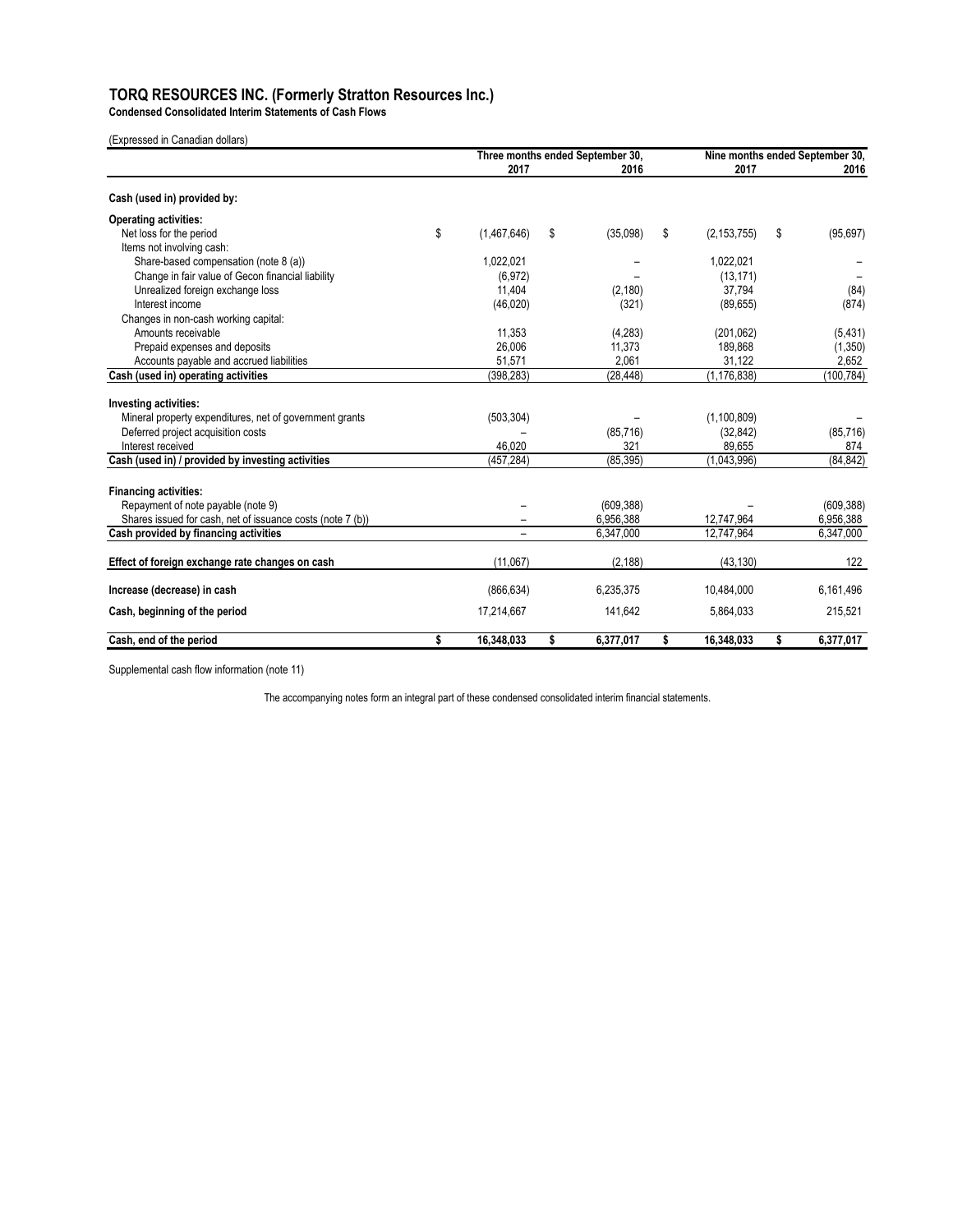#### **1. Corporate information**

Torq Resources Inc. (formerly known as Stratton Resources Inc.) (the "Company" or "Torq") is incorporated under the Business Corporations Act (British Columbia) and is listed on the TSX Venture Exchange ("the Exchange") as a Tier 2 mining issuer. The Company changed its name to Torq Resources Inc. effective March 15, 2017 and its shares trade under the symbol TORQ.V in Canada and on the OTCQX under the US symbol TRBMF.

The Company is principally engaged in the acquisition, exploration, and development of mineral property interests globally with focus in the Americas. The Company has not yet determined whether its mineral property interests contain economically recoverable mineral reserves. The Company's continuing operations and the underlying value and recoverability of the amounts shown for mineral property interests are entirely dependent upon the existence of economically recoverable mineral reserves, the ability of the Company to obtain the necessary financing to complete the exploration and development of its mineral property interests, obtaining the necessary mining permits, and on future profitable production or the proceeds from the disposition of the exploration and evaluation assets.

The head office and principal address of the Company is located at 1199 Hastings Street, Suite 600, Vancouver, British Columbia, V6E 3T5, Canada.

#### **2. Basis of presentation**

#### (a) Statement of compliance

These condensed consolidated interim financial statements have been prepared in accordance with International Accounting Standard ("IAS") 34, "Interim Financial Reporting" using accounting policies consistent with International Financial Reporting Standards ("IFRS") as issued by the International Accounting Standards Board ("IASB") and interpretations issued by the International Financial Reporting Interpretations Committee ("IFRIC"). The accounting policies followed in these condensed consolidated interim financial statements are the same as those applied in the Company's most recent audited consolidated financial statements for the year ended December 31, 2016, except for the following: the Company has adopted the narrow scope amendments to IFRS 12 - Disclosure of Interests in Other Entities, IAS 7 - Statement of Cash Flows and IAS 12 - Income Taxes which are effective for annual periods beginning on or after January 1, 2017. The amendments did not have an impact on the Company's condensed interim consolidated financial statements.

These condensed consolidated interim financial statements should be read in conjunction with the Company's audited consolidated financial statements for the year ended December 31, 2016.

These condensed consolidated interim financial statements were authorized for issue and approved by the Board of Directors of the Company on November 23, 2017.

#### (b) Basis of preparation and consolidation

These condensed consolidated interim financial statements have been prepared on a historical cost basis, with the exception of the Gecon financial liability, which is measured at fair value.

The Company's functional currency is the Canadian dollar, which is also the Company's presentation currency. These consolidated financial statements are presented in Canadian dollars, unless otherwise noted. Amounts in these financial statements denominated in Euros are denoted as EUR.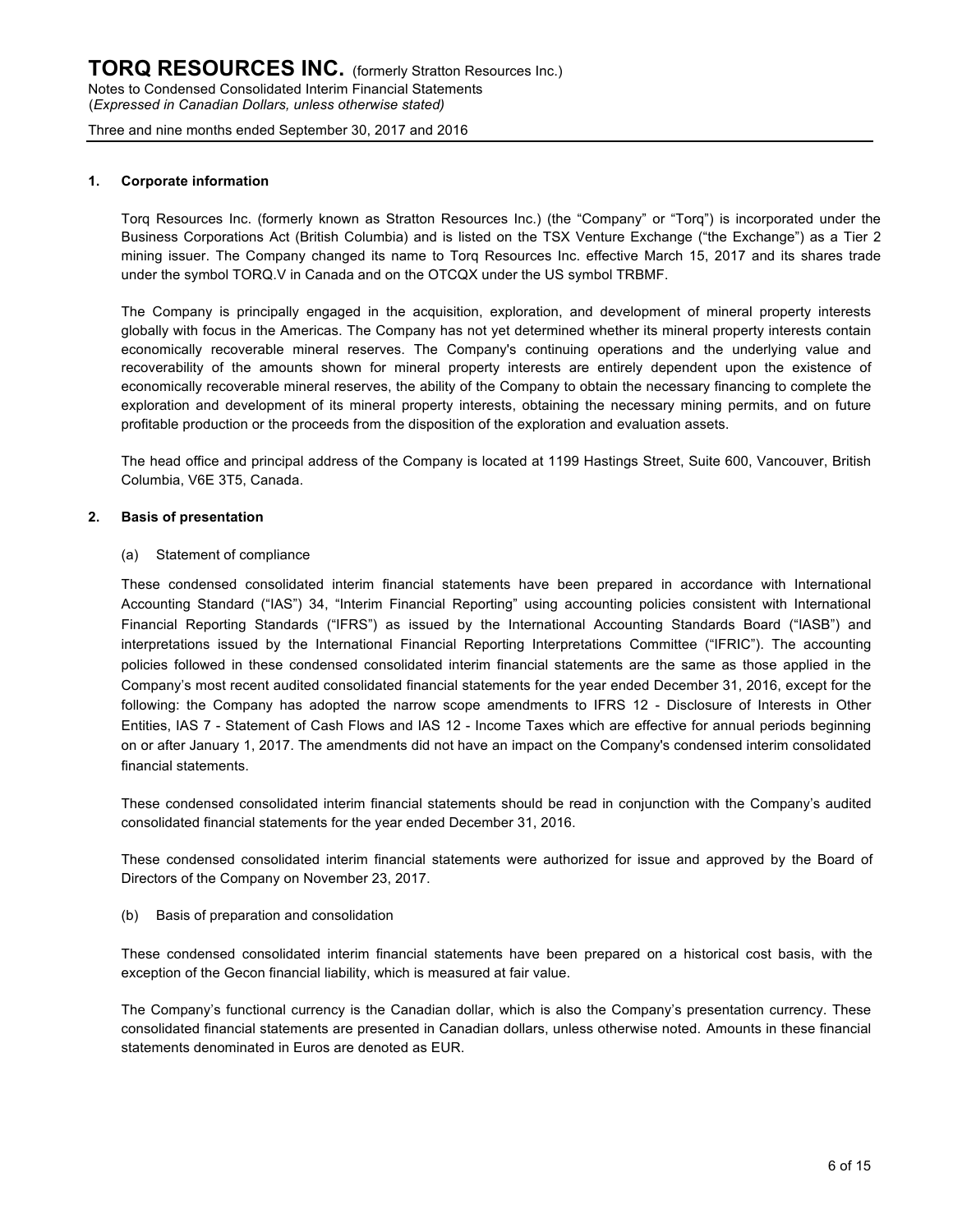# **2. Basis of presentation (continued)**

#### (b) Basis of preparation and consolidation (continued)

The condensed consolidated interim financial statements include the financial statements of the Company and its subsidiaries as follows:

| <b>Subsidiary</b>                    | Place of        | <b>Functional</b> | <b>Beneficial Interest</b> |
|--------------------------------------|-----------------|-------------------|----------------------------|
|                                      | incorporation   | Currency          |                            |
| Stratton Resources (Canada) Ltd.     | BC, Canada      | CAD               | 100%                       |
| Gecon OOD                            | <b>Bulgaria</b> | EUR               | 100%                       |
| Archelaus Resources DOOEL (inactive) | Macedonia       | EUR               | 100%                       |
| Balakros Resources DOOEL (inactive)  | Macedonia       | EUR               | 100%                       |

Subsidiaries are fully consolidated from the date on which control is transferred to the Company. They are deconsolidated from the date that control ceases. Control exists when the Company has power over an investee, exposure or rights, to variable returns from its involvement with the investee and the ability to use its power over the investee to affect the amount of the Company's returns.

Intercompany balances and transactions have been eliminated on consolidation.

Certain comparative figures have been reclassified to conform to the current period presentation.

(c) Critical accounting judgments and estimates

The preparation of financial statements in conformity with IFRS requires management to select accounting policies and make estimates and judgments that may have a significant impact on the condensed consolidated interim financial statements. Estimates are continuously evaluated and are based on management's experience and expectations of future events that are believed to be reasonable under the circumstances. Actual outcomes may differ from these estimates. The Company's critical accounting judgments and estimates were presented in note 2 of the audited annual consolidated financial statements for the year ended December 31, 2016 and have been consistently applied in the preparation of these condensed consolidated interim financial statements. No new judgements were applied in the periods ended September 30, 2017 and 2016.

# **3. Amounts receivable**

As at September 30, 2017 the Company incurred approximately 88% of the required assessment work on its Newfoundland project claims and reclassified \$211,409 of the refundable deposit posted with the Department of Natural Resources of Newfoundland and Labrador ("DNRNFL") from prepaid expenses and deposits to amounts receivable (note 4).

|                                                     | <b>September 30, 2017</b> |  |                                    |
|-----------------------------------------------------|---------------------------|--|------------------------------------|
| Receivable from DNRNFL<br><b>HST/GST</b> receivable | 211.409<br>21.614         |  | $\overline{\phantom{0}}$<br>31,938 |
|                                                     | 233,023                   |  | 31,938                             |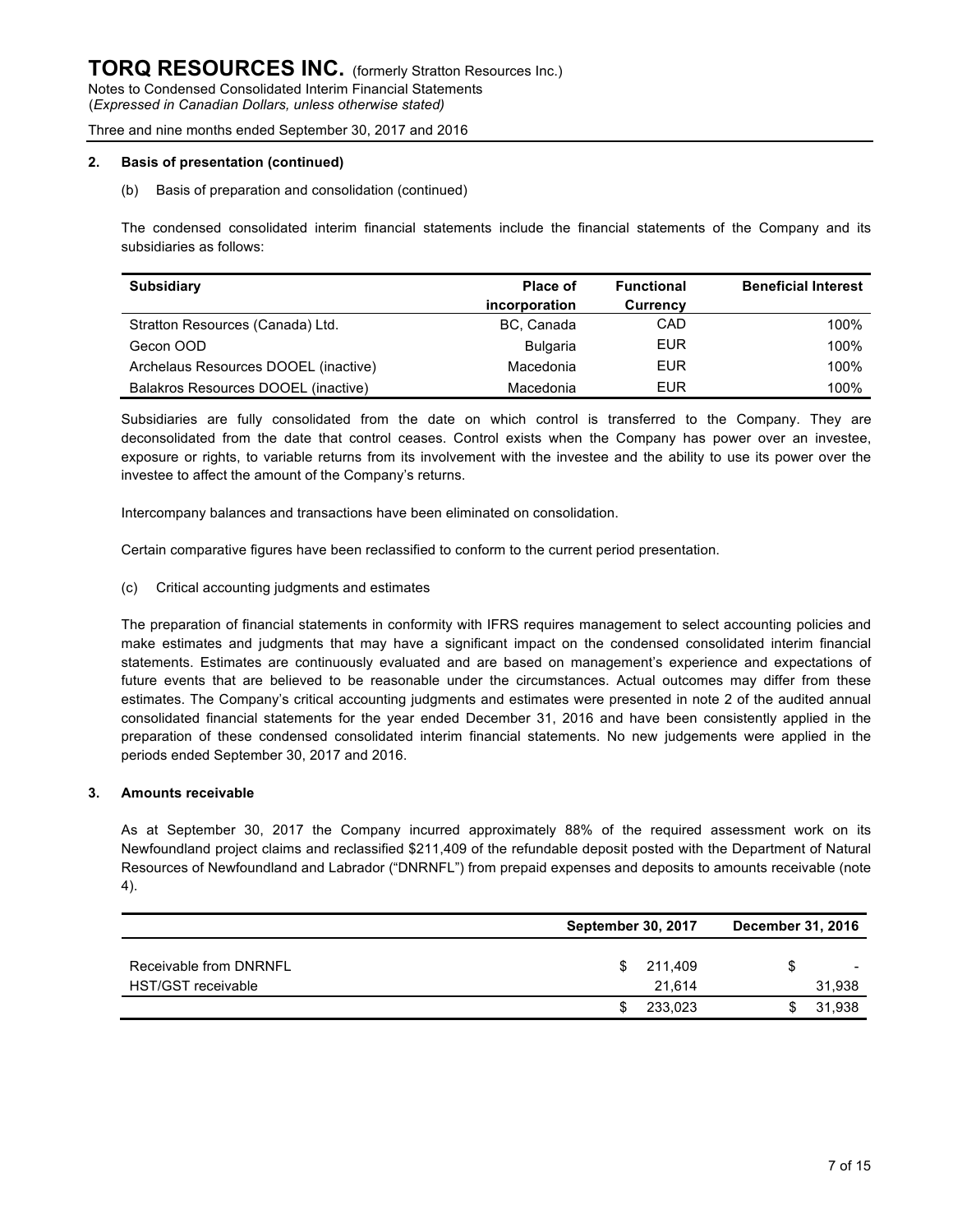#### **4. Prepaid expenses and deposits**

Prepaid expenses and deposits as at September 30, 2017 include \$28,191 (December 31, 2016 - \$239,600) of security deposits paid to the DNRNFL in respect to the Newfoundland project. The security deposits are refundable to the Company upon the completion of assessment work on the claims in the aggregate amount of \$955,400 by October 24, 2017 and an additional \$3,000 by November 17, 2017. As at September 30, 2017, the Company incurred \$842,989 of the required assessment work and reclassified \$211,409 of the security deposits to amounts receivable (note 3).

|                                                        | <b>September 30, 2017</b> |         | December 31, 2016 |         |  |
|--------------------------------------------------------|---------------------------|---------|-------------------|---------|--|
| Security deposits to DNRNFL                            |                           | 28,191  | \$.               | 239,600 |  |
| Prepaid services related to mineral property interests |                           | 53,713  |                   | 20,765  |  |
| Other prepaid expenses and deposits                    |                           | 69.973  |                   | 31.000  |  |
|                                                        |                           | 151.877 |                   | 291.365 |  |

#### **5. Mineral property interests**

#### (a) Newfoundland exploration projects

# **Wildwood Option**

On October 28, 2016, the Company entered into an option agreement with Wildwood Exploration Inc. to acquire the rights to approximately 119,000 hectares in Newfoundland, Canada (the " Wildwood Option"). Under the terms of the Wildwood Option, the Company may acquire a 100% interest, subject to a NSR royalty, in 4,777 mineral claims through a combination of work expenditures and cash and share payments as listed in the table below:

|                                      |               | Torg common   | Work         |
|--------------------------------------|---------------|---------------|--------------|
| Due dates                            | Cash Payments | <b>Shares</b> | Expenditures |
| October 28, 2016 (paid)              | 75.000<br>\$  | 100.000       | \$           |
| On or before October 28, 2017 (paid) | 150.000       | 200,000       | 250,000      |
| On or before October 28, 2018        | 200,000       | 250,000       | 500,000      |
| On or before October 28, 2019        | 250,000       | 400.000       | 500,000      |
| On or before October 28, 2020        | 175.000       | 500.000       | 1,000,000    |
| On or before October 28, 2021        |               | 1,750,000     |              |
| Total                                | 850,000       | 3,200,000     | \$2,250,000  |

The NSR is 2.0% with 50% (being 1.0%) buyable for \$3,000,000 at any time.

Subsequent to September 30, 2017, the Company issued 200,000 of its common shares and paid \$150,000 pursuant to the Wildwood option agreement.

# **Cracker Option**

On June 26, 2017, the Company entered into an option agreement with a private individual to acquire the rights to certain mineral claims in northeastern Newfoundland, Canada (the "Cracker Option"), that are adjacent to the Company's Wildwood Option claims.

Under the terms of the Cracker Option, the Company may acquire either 75% or 100% interest in the mineral claims through a combination of work expenditures and cash or share payments as outlined in the table below: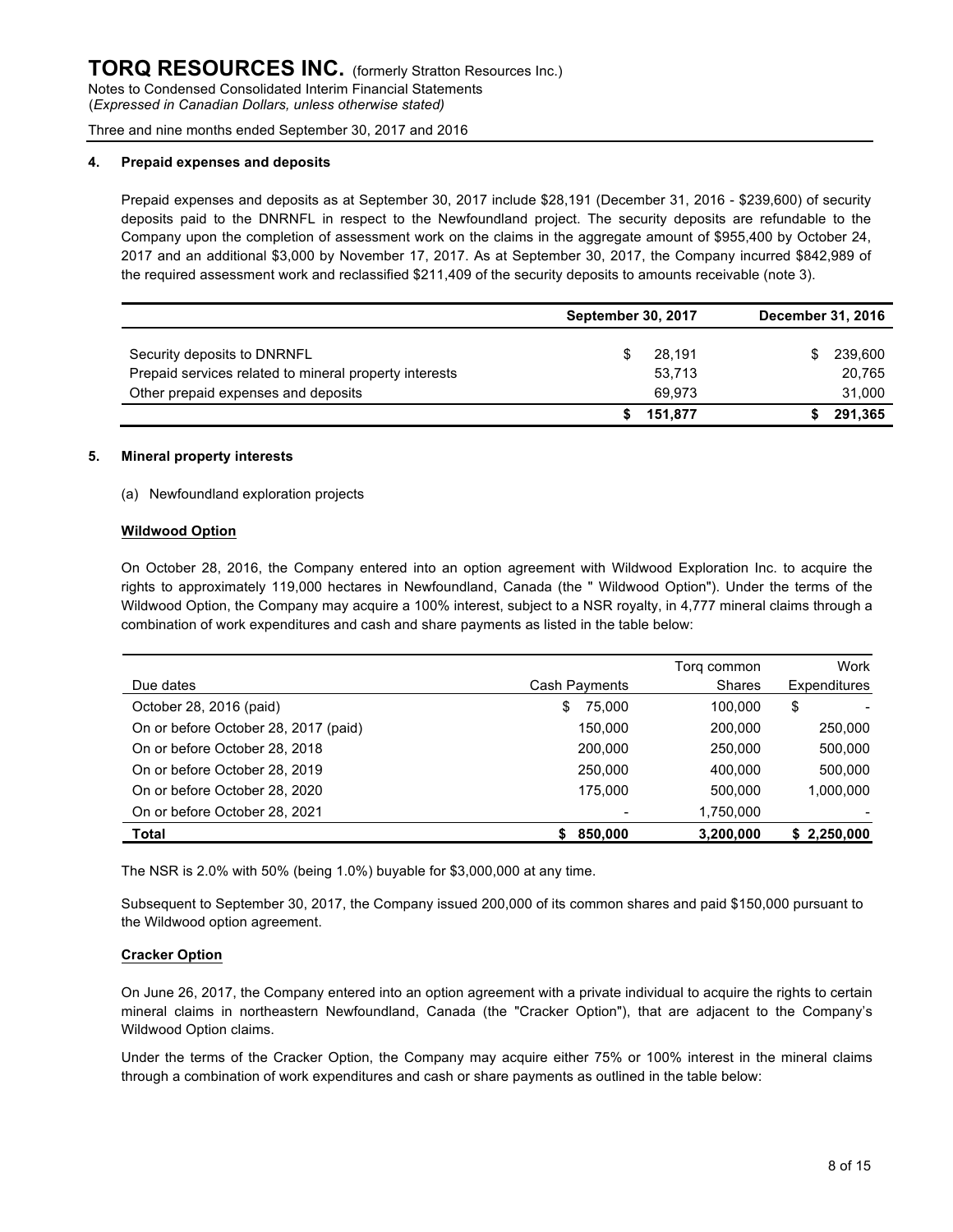(*Expressed in Canadian Dollars, unless otherwise stated)*

Three and nine months ended September 30, 2017 and 2016

# **5. Mineral property interests (continued)**

(a) Newfoundland exploration projects (continued)

#### **Cracker Option (continued)**

| Due dates                                               | Cash Payments | Cash or Share<br>payments | Work<br>Expenditures |
|---------------------------------------------------------|---------------|---------------------------|----------------------|
| On June 26, 2017 (paid)                                 | 25,000<br>\$  | \$<br>-                   | \$                   |
| On or before June 26, 2018                              | 50.000        |                           | 100,000              |
| On or before June 26, 2019                              |               |                           | 250,000              |
| On or before June 26, 2020                              |               | 175,000                   | 650,000              |
| Cumulative totals to earn a 75% interest in the claims  | 75,000        | 175.000                   | 1,000,000            |
| On or before June 26, 2021                              |               | 250,000                   | 1,000,000            |
| Cumulative totals to earn a 100% interest in the claims | 75,000        | 425.000                   | \$2,000,000          |

Should the Company elect to make share payments instead of cash, the shares would be subject to a four month resale restriction in Canada and the per share value would be the 5-day volume weighted average trading price calculated for the five trading days prior to the date such payment is made.

#### (b) Mineral property interests continuity

The following is a continuity of costs capitalized as mineral property interests:

|                                         | <b>Newfoundland projects</b> |            |  |
|-----------------------------------------|------------------------------|------------|--|
| Balance as at December 31, 2015         | \$                           |            |  |
| <b>Acquisition costs</b>                |                              |            |  |
| Option payments                         |                              | 135,000    |  |
| Other acquisition costs                 |                              | 81,180     |  |
| <b>Exploration and evaluation costs</b> |                              |            |  |
| Drilling and sampling                   |                              | 159,292    |  |
| Logistics                               |                              | 9,642      |  |
| Project support cost                    |                              | 115,574    |  |
| Wages and consultants                   |                              | 104,544    |  |
| Balance as at December 31, 2016         | \$                           | 605,232    |  |
| <b>Acquisition costs</b>                |                              |            |  |
| Option payments                         |                              | 25,000     |  |
| <b>Exploration and evaluation costs</b> |                              |            |  |
| Aircraft and travel                     |                              | 77,597     |  |
| Assaying                                |                              | 179,110    |  |
| Equipment rental and maintenance        |                              | 55,730     |  |
| Geophysics and targeting                |                              | 194,562    |  |
| Project support cost                    |                              | 32,476     |  |
| Share-based compensation                |                              | 158,064    |  |
| Wages and consultants                   |                              | 110,974    |  |
| Total additions for the period          | \$                           | 833,513    |  |
| Government grants                       |                              | (129, 705) |  |
| Balance as at September 30, 2017        | \$                           | 1,309,040  |  |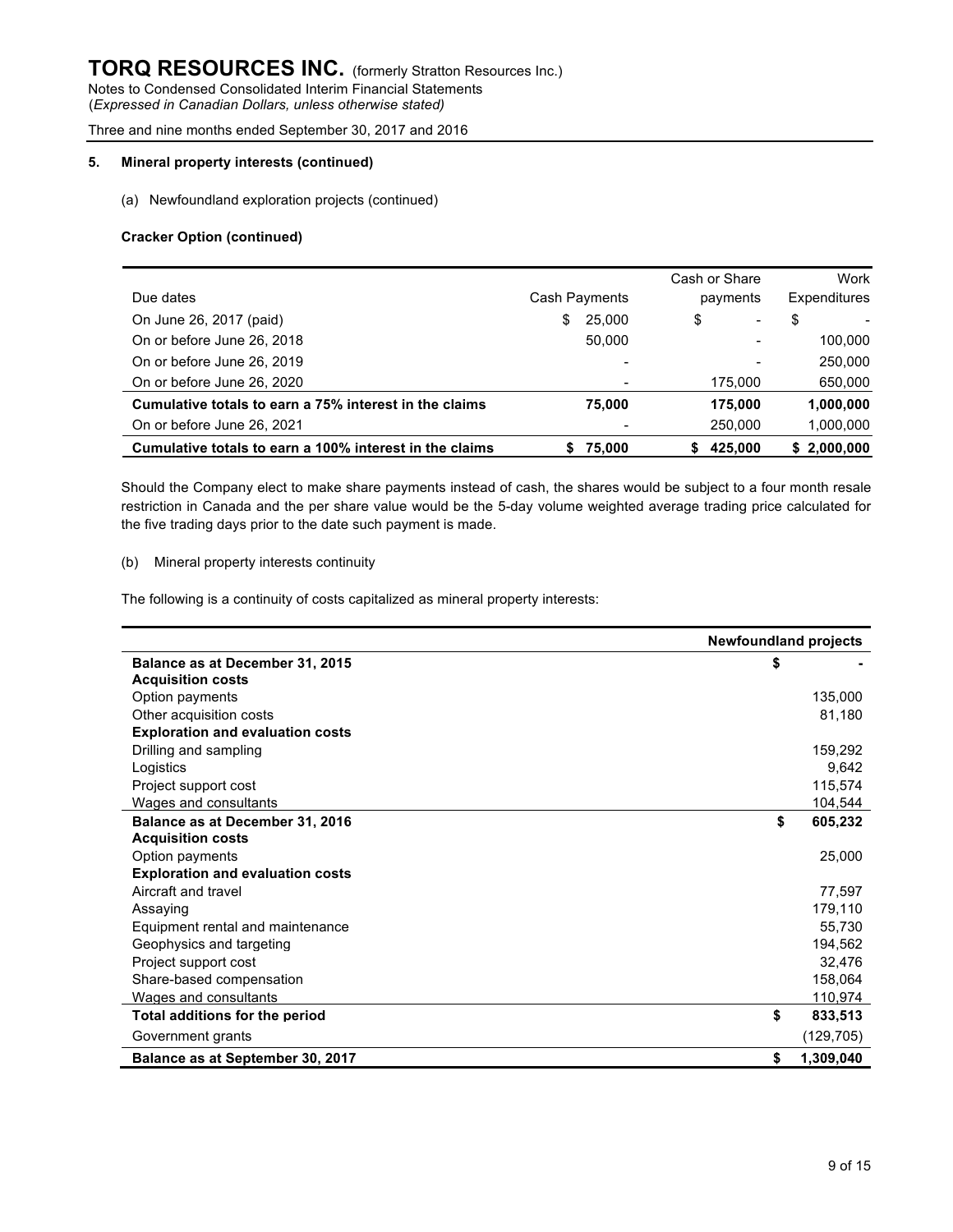#### **5. Mineral property interests (continued)**

#### (b) Mineral property interests continuity (continued)

During the nine months ended September 30, 2017 the Company received a grant from the Government of Newfoundland and Labrador in the amount of \$129,705 which was recorded as an offset to the exploration and evaluation expenditures incurred on the Newfoundland projects.

#### **6. Project investigation expenditures**

|                                             | Three months ended<br>September 30, |    |                          | Nine months ended<br>September 30, |           |    |      |
|---------------------------------------------|-------------------------------------|----|--------------------------|------------------------------------|-----------|----|------|
|                                             | 2017                                |    | 2016                     |                                    | 2017      |    | 2016 |
| <b>Project investigation expenditures</b>   |                                     |    |                          |                                    |           |    |      |
| Assays                                      | \$<br>30.873                        | \$ | $\overline{\phantom{0}}$ | \$                                 | 55,173    | \$ |      |
| Equipment, vehicles rent and field supplies | 15.312                              |    |                          |                                    | 128,643   |    |      |
| Geological consulting, salaries and wages   | 148,915                             |    | $\overline{\phantom{0}}$ |                                    | 257.694   |    |      |
| Share-based compensation                    | 318,508                             |    |                          |                                    | 318,508   |    |      |
| Travel, meals, accommodation                | 24,210                              |    |                          |                                    | 58,465    |    |      |
|                                             | 537,818                             | \$ |                          |                                    | \$818,485 | \$ |      |

#### **7. Share capital**

#### (a) Authorized

Unlimited common shares without par value

# (b) Share issuances

# **Nine months ended September 30, 2017:**

On February 27, 2017, the Company closed a non-brokered private placement for gross proceeds of \$13,195,000 (the "February 2017 Private Placement") pursuant to which the Company issued an aggregate of 20,300,000 common shares at a price of \$0.65 per common share. Share issue costs related to the Private Placement amounted to \$447,036, which included finder's fees of \$377,042 and professional and regulatory fees of \$66,994. A reconciliation of the impact of the February 2017 Private Placement on share capital is as follows:

|                                          | Number of common         | Impact on        |
|------------------------------------------|--------------------------|------------------|
|                                          | shares issued            | share capital    |
| Common shares issued at \$0.65 per share | 20,300,000               | 13,195,000<br>S. |
| Cash share issue costs                   | $\overline{\phantom{0}}$ | (447,036)        |
|                                          | 20,300,000               | 12,747,964       |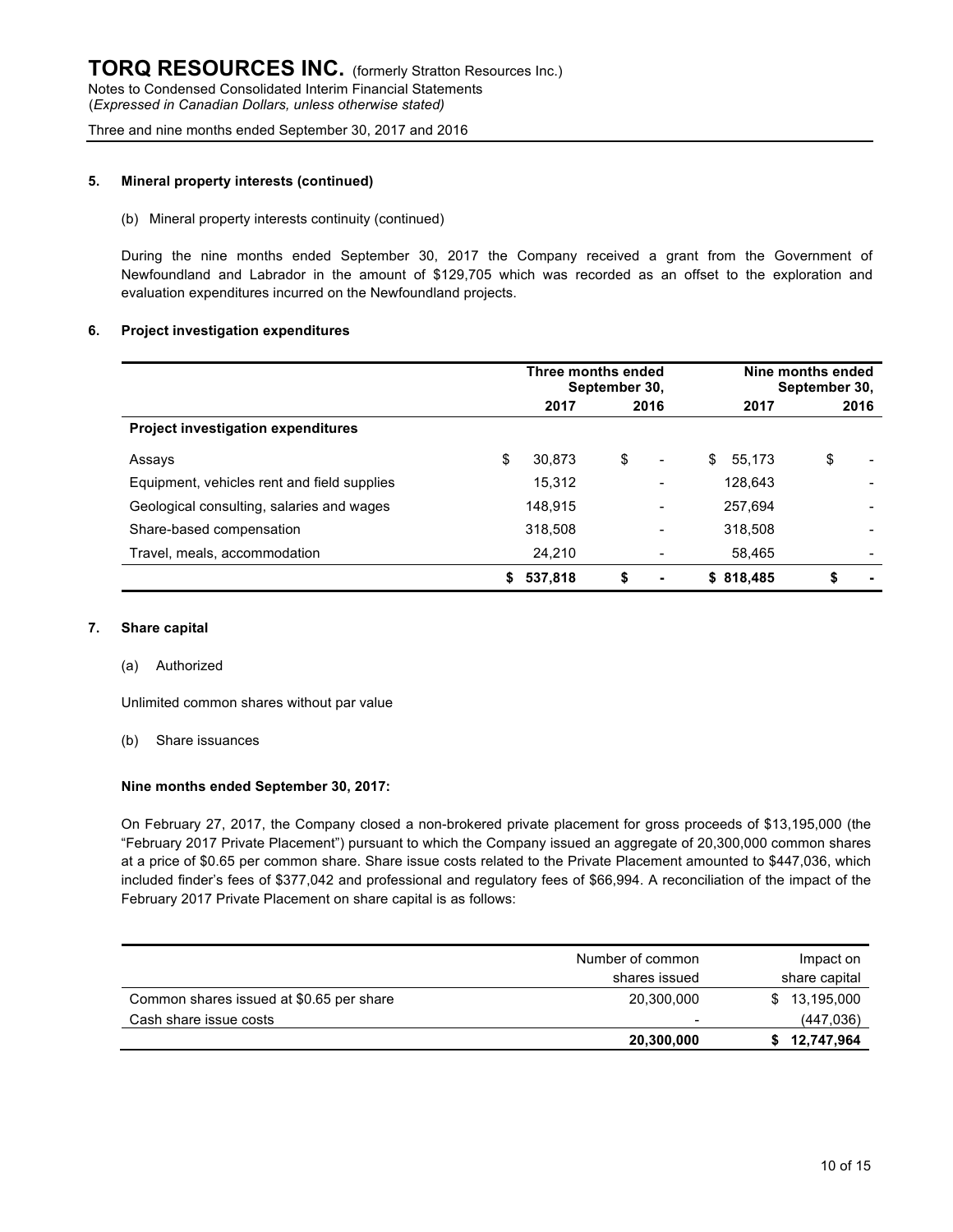# **7. Share capital (continued)**

#### (b) Share issuances (continued)

#### **Nine months ended September 30, 2016:**

On August 30, 2016, the Company closed a private placement for gross proceeds of \$7,000,000 (the "Private Placement") pursuant to which the Company issued an aggregate of 20,000,000 common shares at a price of \$0.35 per common share. Share issue costs related to the Private Placement, which included professional and regulatory fees, totaled \$43,612. There were no commissions or brokerage fees paid in connection with the Private Placement. A reconciliation of the impact of the Private Placement on share capital is as follows:

|                                          | Number of common<br>shares issued | Impact on<br>share capital |
|------------------------------------------|-----------------------------------|----------------------------|
| Common shares issued at \$0.35 per share | 20,000,000                        | 7,000,000<br>S.            |
| Cash share issue costs                   | $\overline{\phantom{0}}$          | (43, 612)                  |
|                                          | 20,000,000                        | 6.956.388                  |

# **8. Share option and warrant reserve**

#### (a) Share options

The Company maintains a Rolling Share-based Option Plan providing for the issuance of share options up to 10% of the Company's issued and outstanding common shares. The Company may grant from time to time share options to its directors, officers, employees and other service providers. The share options vest 25% on the date of the grant and 12½% every three months thereafter for a total vesting period of 18 months.

The continuity of the number of share options issued and outstanding is as follows:

|                                         | Number of share<br>options | <b>Weighted average</b><br>exercise price |
|-----------------------------------------|----------------------------|-------------------------------------------|
| Outstanding, December 31, 2016 and 2015 | -                          |                                           |
| Granted                                 | 6.500.000                  | 0.85                                      |
| Outstanding, September 30, 2017         | 6,500,000                  | \$0.85                                    |

As at September 30, 2017, the number of share options outstanding and exercisable was:

|              | Outstanding          |                   |                               |                      | <b>Exercisable</b> |                               |
|--------------|----------------------|-------------------|-------------------------------|----------------------|--------------------|-------------------------------|
| Expiry date  | Number of<br>options | Exercise<br>price | Remaining<br>contractual life | Number of<br>options | Exercise<br>price  | Remaining<br>contractual life |
|              |                      |                   | (vears)                       |                      |                    | (vears)                       |
| Aug 30, 2022 | 6,500,000            | \$0.85            | 4.92                          | 1.625.000            | \$0.85             | 4.92                          |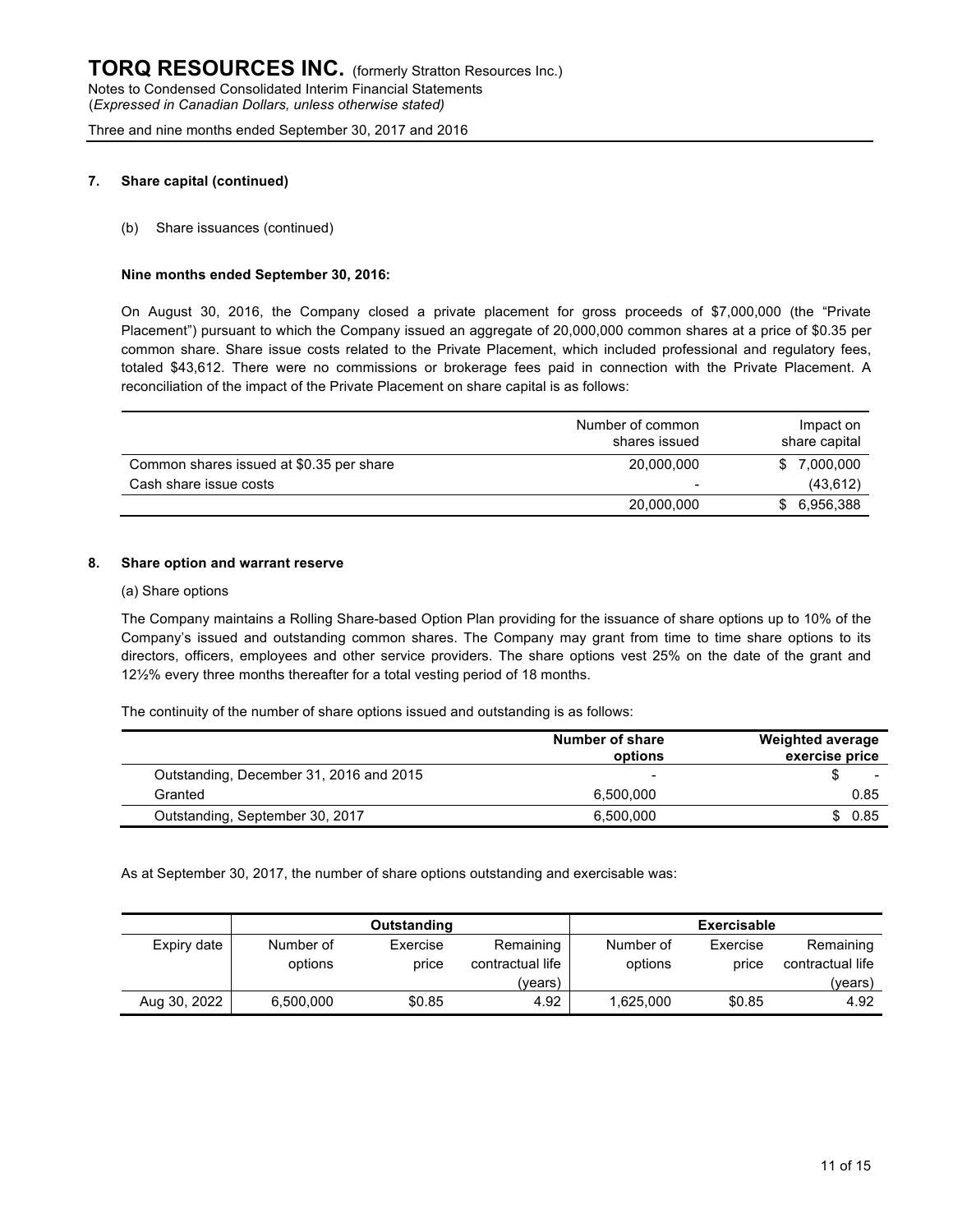#### **8. Share option and warrant reserve (continued)**

#### (a) Share options (continued)

The Company uses the fair value method of accounting for all share-based payments to directors, officers, employees and others providing similar services. During the three and nine months ended September 30, 2017 and 2016 the Company recognized share-based compensation expense as follows:

|                                                | Three and nine months<br>ended September 30, 2017 |
|------------------------------------------------|---------------------------------------------------|
| Recognized in net income (loss):               |                                                   |
| Included in administrative expenditures        | 703.513<br>S                                      |
| Included in project investigation expenditures | 318,508                                           |
| Capitalized to mineral interest                | 158.064                                           |
|                                                | \$1,180,085                                       |

During the three and nine months ended September 30, 2016, the Company did not grant any share options and had no outstanding or exercisable share options.

The fair value of the share options granted during the nine months ended September 30, 2017 was estimated using the Black-Scholes option valuation model with the following assumptions on a weighted average basis:

|                         | Three and nine months ended |
|-------------------------|-----------------------------|
|                         | <b>September 30, 2017</b>   |
| Risk-free interest rate | 1.51%                       |
| Expected dividend yield | nil                         |
| Stock price volatility  | 99%                         |
| Expected life in years  | 4.30                        |

The expected volatility assumption is based on the historical and implied volatility of the Company's common shares. The risk-free interest rate assumption is based on the Government of Canada benchmark bond yields and treasury bills with a remaining term that approximates the expected life of the share options.

(b) Share purchase warrants

During the three and nine months ended September 30, 2017 and 2016, the Company did not issue share purchase warrants and has no outstanding or exercisable share purchase warrants.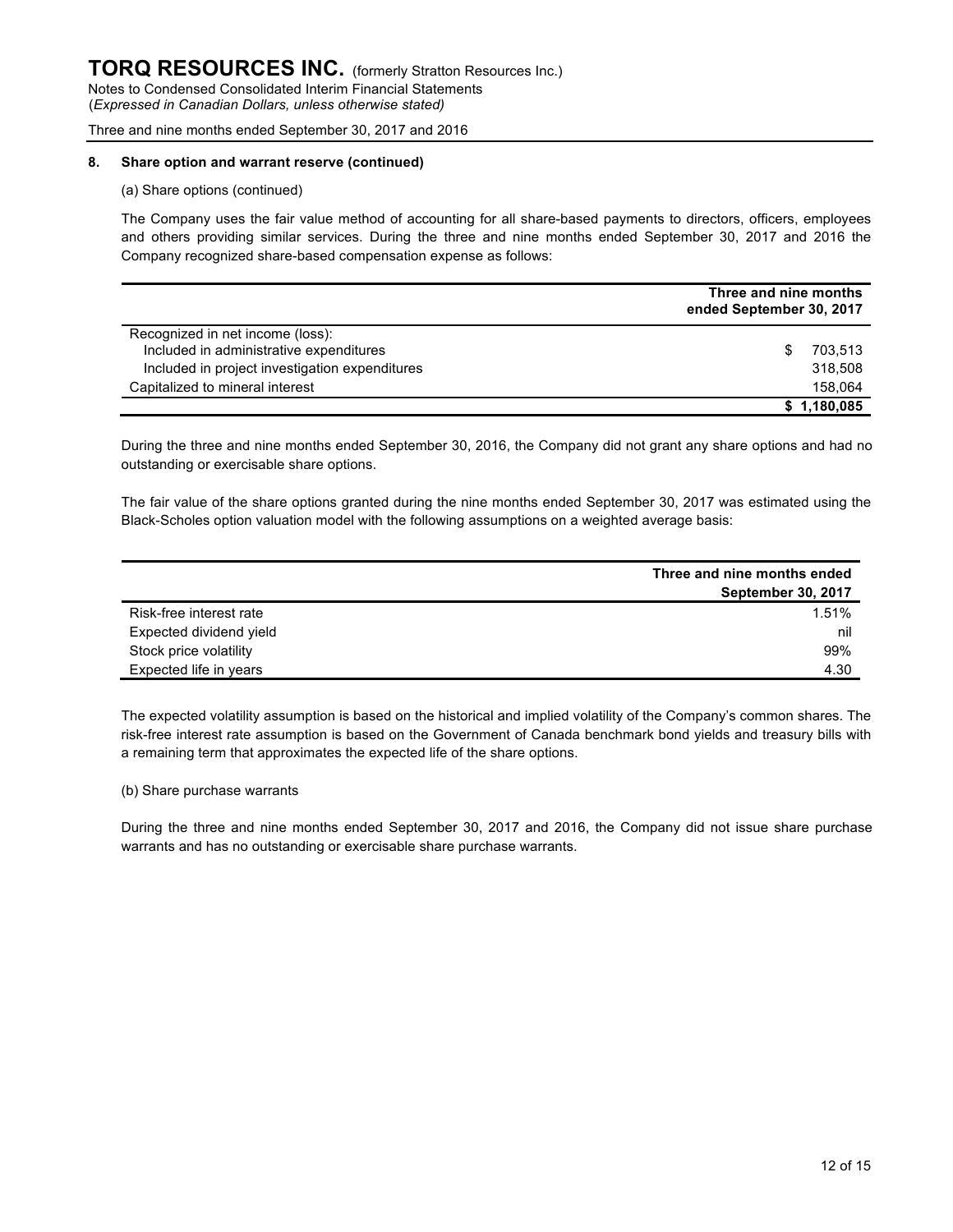# **9. Related party transactions**

All transactions with related parties have occurred in the normal course of operations and are measured at their fair value as determined by management. All amounts are unsecured, non-interest bearing and have no specific terms of settlement, unless otherwise noted.

|                                                              | Three months ended<br>September 30, |         |    |          | Nine months ended<br>September 30, |         |    |          |
|--------------------------------------------------------------|-------------------------------------|---------|----|----------|------------------------------------|---------|----|----------|
|                                                              |                                     | 2017    |    | 2016     |                                    | 2017    |    | 2016     |
| Universal Mineral Services Ltd. <sup>1</sup>                 |                                     |         |    |          |                                    |         |    |          |
| Included in the statement of loss and<br>comprehensive loss: |                                     |         |    |          |                                    |         |    |          |
| Bank charges                                                 | \$                                  | 980     | \$ | 159      | \$                                 | 1,551   | \$ | 450      |
| Consulting fees, directors' fees, wages<br>and benefits      |                                     | 87,290  |    | 8,647    |                                    | 126,200 |    | 24,718   |
| Office, rent and administration                              |                                     | 69,343  |    | 8,392    |                                    | 104,256 |    | 26,257   |
| Project investigation expenditures                           |                                     | 48,393  |    |          |                                    | 80,068  |    |          |
| Regulatory, transfer agent and<br>shareholder information    |                                     | 7,238   |    |          |                                    | 7,850   |    | 840      |
| Travel, marketing and investor relations                     |                                     | 2.245   |    |          |                                    | 2,245   |    |          |
| Capitalized to mineral property interests:                   |                                     |         |    |          |                                    |         |    |          |
| Newfoundland                                                 |                                     | 51,177  |    |          |                                    | 57,619  |    |          |
| Total transactions for the period                            | S                                   | 266,667 |    | \$17,198 | S.                                 | 379,790 |    | \$52,265 |

1) Universal Mineral Services Ltd., ("UMS") is a private company with certain directors and officers in common that, pursuant to an agreement dated December 30, 2015, provides office space and administrative services to the Company on a cost recovery basis. The outstanding balance owing at September 30, 2017 was \$42,459 (December 31, 2016 - \$30,388) and prepaid expenses and deposits balance was \$50,000 (December 31, 2016 - \$31,000).

Effective June 30, 2013, UMS agreed to settle historic payable balances totaling \$609,388 with a note payable for an equivalent value. The note payable was repaid in full effective August 30, 2016, with funds from the Private Placement (note 7(b)).

#### Key management compensation

In addition to the transactions disclosed above, the Company provided the following compensation to key management members:

|                          |           | Three months ended<br>September 30, |           | Nine months ended<br>September 30, |
|--------------------------|-----------|-------------------------------------|-----------|------------------------------------|
|                          | 2017      | 2016                                | 2017      | 2016                               |
| Short-term benefits      | 60.000    | $\overline{\phantom{a}}$<br>J       | \$173,735 | $\overline{\phantom{0}}$           |
| Share-based compensation | 594.582   |                                     | 594.582   |                                    |
| Total                    | \$654,582 | $\overline{\phantom{a}}$<br>Œ       | \$768,317 | $\overline{\phantom{0}}$           |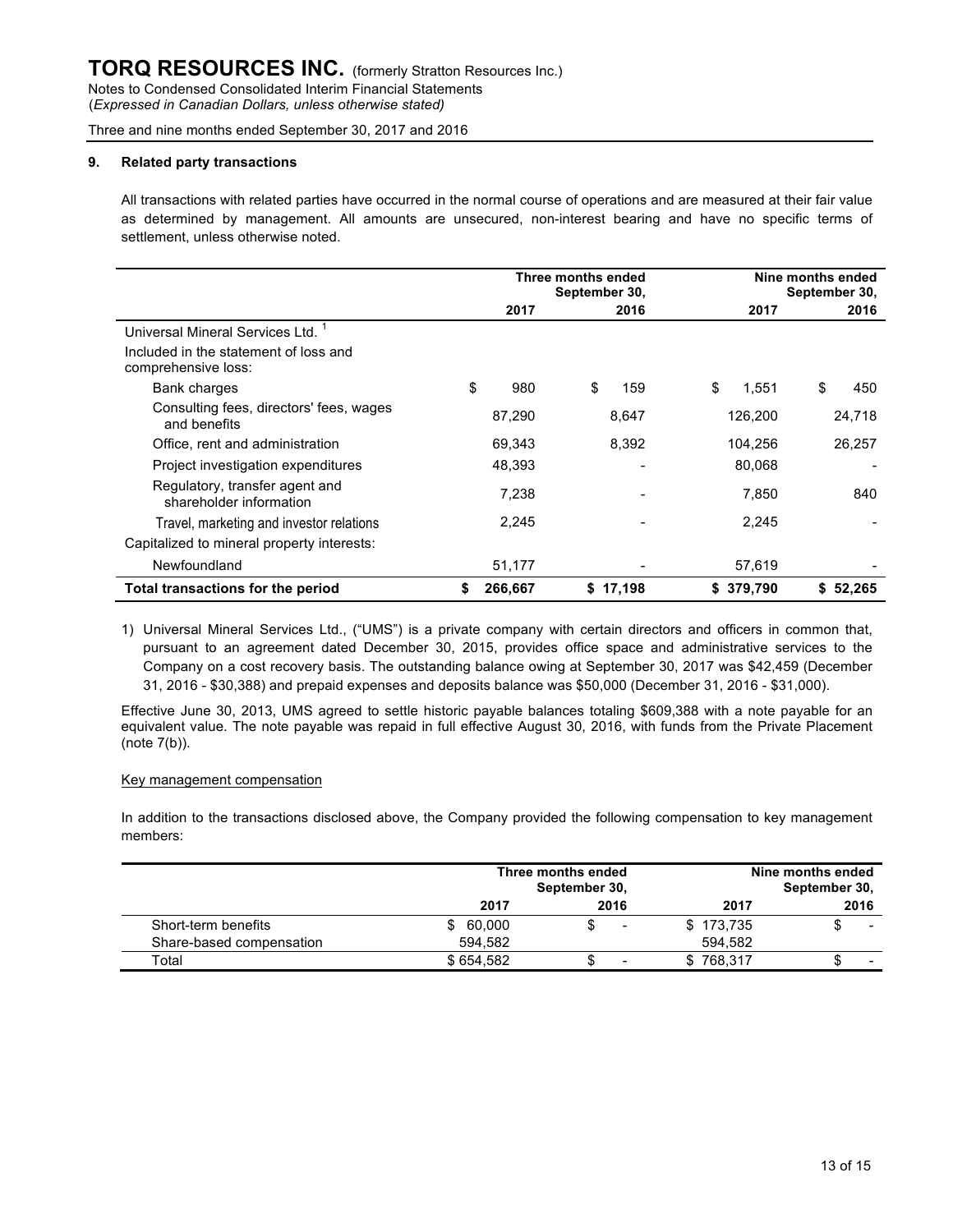#### **10. Financial instruments**

Financial instruments are evaluated under a fair value hierarchy that reflects the significance of inputs used in making fair value measurements as follows:

- Level 1 Quoted prices in active markets for identical assets or liabilities;
- Level 2 Inputs other than quoted prices included in Level 1 that are observable for the asset or liability, either directly (market prices) or indirectly (derived from market prices);
- Level 3 Inputs for the asset or liability that are not based upon observable market data.

As at September 30, 2017, the Company's financial instruments consist of cash, accounts payable and accrued liabilities and Gecon financial liability. The fair values of cash, accounts payable and accrued liabilities approximate their carrying values due to their short-term to maturity.

As at September 30, 2017 and December 31, 2016, the only financial instrument measured at fair value was the Gecon financial liability which is classified under level 3 of the fair value hierarchy. The Gecon financial liability was remeasured at September 30, 2017 with the change in fair value since December 31, 2016 recognized in the comprehensive statement of loss.

The Company's financial instruments are exposed to certain financial risks including credit risk, liquidity risk and market risks. As at September 30, 2017 and December 31, 2016 credit risk and liquidity risk do not have a material impact on the Company's consolidated financial statements. The quantitative impact of the market risk on the Company's net loss for the period is presented as follows:

(a) Market risk

This is the risk that the fair value or future cash flows of a financial instrument will fluctuate because of changes in market prices. Significant market risks to which the company is exposed are:

#### Foreign currency risk

The Company is exposed to currency risk by having balances and transactions in currencies that are different from its functional currency (the Canadian dollar). As at September 30, 2017, the Company held net financial assets denominated in US dollars in the amount of \$820,722 (December 31, 2016 - \$165,642) and net financial assets denominated in Euro of \$52,160 (December 31, 2016 – \$33,632).

A 1% increase or decrease in the US dollar and Euro exchange rates would result in an increase/decrease of approximately \$8,728 in the Company's net loss for the nine-month period ended September 30, 2017.

# Interest rate risk

Interest rate risk is the risk that the fair value or future cash flows of a financial instrument will fluctuate because of changes in market interest rates.

The Company's cash attract interest at floating rates paid on deposits. The interest is typical of Canadian banking rates, which are at present low, however the conservative investment strategy mitigates the risk of deterioration to the investment. A change of one basis point in the interest rate would result in an increase/decrease of approximately \$16,348 in the Company's net loss for the nine-month period ended September 30, 2017.